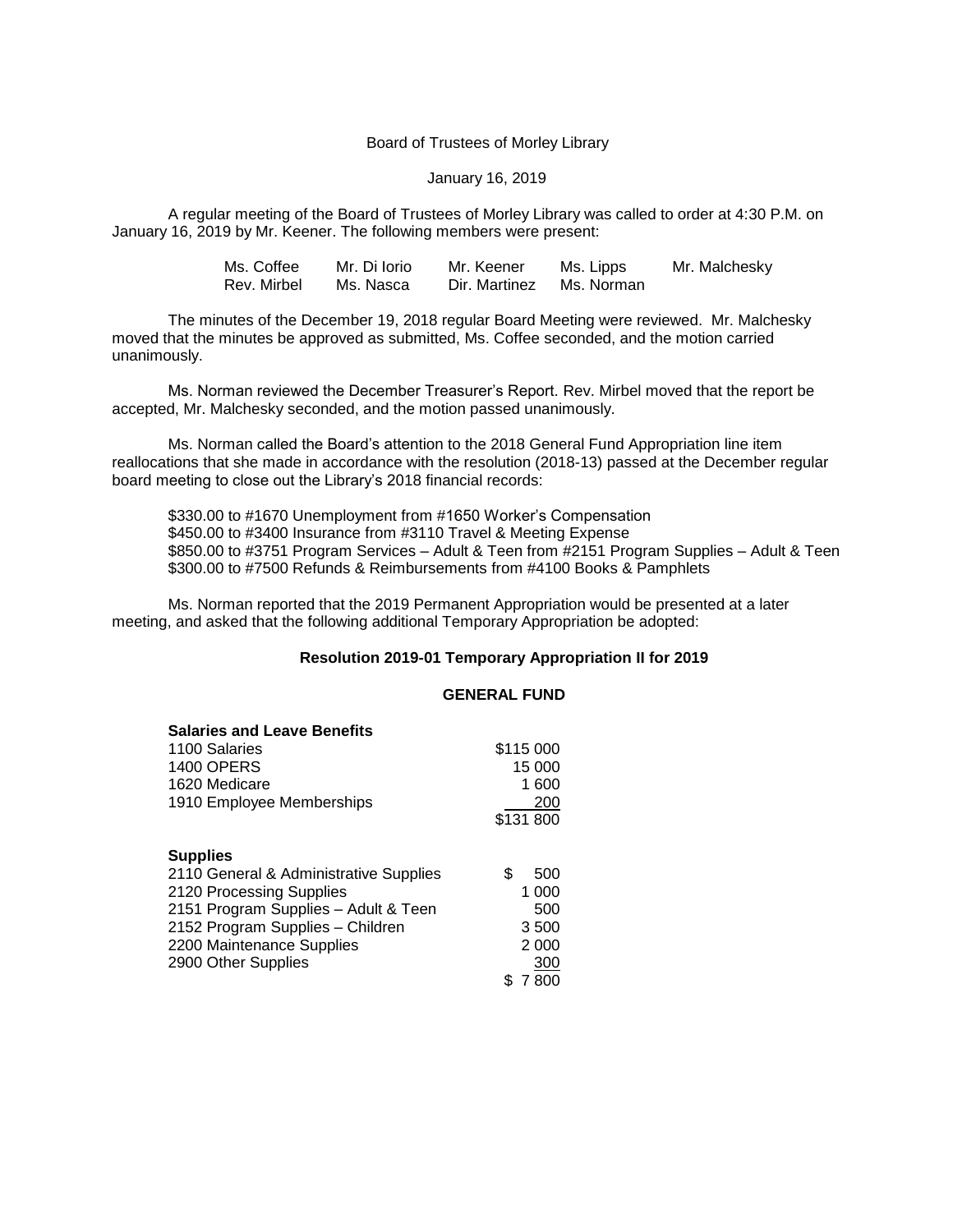| <b>Purchased &amp; Contracted Services</b><br>3110 Travel & Meeting Expense<br>3120 Training Expense<br>3250 Marketing Expense<br>3310 Building Maintenance<br>3320 Equipment Maintenance<br>3500 Rents & Leases<br>3600 Utilities<br>3700 Professional Services<br>3751 Program Services - Adult & Teen<br>3752 Program Services - Children<br>3800 Library Material Control Services | \$<br>3500<br>800<br>200<br>11 000<br>1 000<br>100<br>8 0 0 0<br>2 0 0 0<br>300<br>300<br>25 000<br>\$52 200 |
|----------------------------------------------------------------------------------------------------------------------------------------------------------------------------------------------------------------------------------------------------------------------------------------------------------------------------------------------------------------------------------------|--------------------------------------------------------------------------------------------------------------|
| <b>Library Materials &amp; Information</b>                                                                                                                                                                                                                                                                                                                                             |                                                                                                              |
| 4100 Books & Pamphlets                                                                                                                                                                                                                                                                                                                                                                 | \$10 000                                                                                                     |
| 4200 Periodicals                                                                                                                                                                                                                                                                                                                                                                       | 300                                                                                                          |
| 4320 Music CDs                                                                                                                                                                                                                                                                                                                                                                         | 500                                                                                                          |
| 4321 Digital Music                                                                                                                                                                                                                                                                                                                                                                     | 400                                                                                                          |
| 4330 Audiobooks                                                                                                                                                                                                                                                                                                                                                                        | 1 500                                                                                                        |
| 4332 Digital Audiobooks                                                                                                                                                                                                                                                                                                                                                                | 2 3 0 0                                                                                                      |
| 4360 DVDs                                                                                                                                                                                                                                                                                                                                                                              | 2 000                                                                                                        |
| 4361 Digital DVDs                                                                                                                                                                                                                                                                                                                                                                      | 600                                                                                                          |
| 4362 Digital TV                                                                                                                                                                                                                                                                                                                                                                        | 200                                                                                                          |
| 4380 Video Games<br>4510 Data Bases                                                                                                                                                                                                                                                                                                                                                    | 800                                                                                                          |
|                                                                                                                                                                                                                                                                                                                                                                                        | 3 000<br>21 600<br>\$                                                                                        |
| <b>Capital Outlay</b>                                                                                                                                                                                                                                                                                                                                                                  |                                                                                                              |
| 5510 Furniture & Equipment                                                                                                                                                                                                                                                                                                                                                             | \$<br>500                                                                                                    |
|                                                                                                                                                                                                                                                                                                                                                                                        |                                                                                                              |
| <b>Other Objects</b>                                                                                                                                                                                                                                                                                                                                                                   |                                                                                                              |
| 7100 Dues & Memberships                                                                                                                                                                                                                                                                                                                                                                | \$<br>5 100                                                                                                  |
| 7200 Taxes & Assessments                                                                                                                                                                                                                                                                                                                                                               | <u>100</u>                                                                                                   |
|                                                                                                                                                                                                                                                                                                                                                                                        | $5\,200$<br>\$                                                                                               |
| <b>Contingency</b>                                                                                                                                                                                                                                                                                                                                                                     |                                                                                                              |
| 8900 Contingency                                                                                                                                                                                                                                                                                                                                                                       | \$<br>4 000                                                                                                  |
| <b>TOTAL GENERAL FUND</b>                                                                                                                                                                                                                                                                                                                                                              | \$223 100                                                                                                    |

Ms. Coffee moved adoption of the Resolution, Rev. Mirbel seconded, and the motion carried unanimously.

Ms. Norman requested that the Board make the following resolution:

## **Resolution 2019-02 Renewal of Section 125 Premium Only Plan**

RESOLVED, that the form of Amended Section 125 Cafeteria Plan effective February 1, 2019 presented to this meeting is hereby approved and adopted and that the proper officers of the Employer are hereby authorized and directed to execute and deliver to the Administrator of the Plan one or more counterparts of the Plan.

RESOLVED, that the Administrator shall be instructed to take such actions that are deemed necessary and proper in order to implement the amended Plan, and to set up adequate accounting and administrative procedures to provide benefits under the Plan.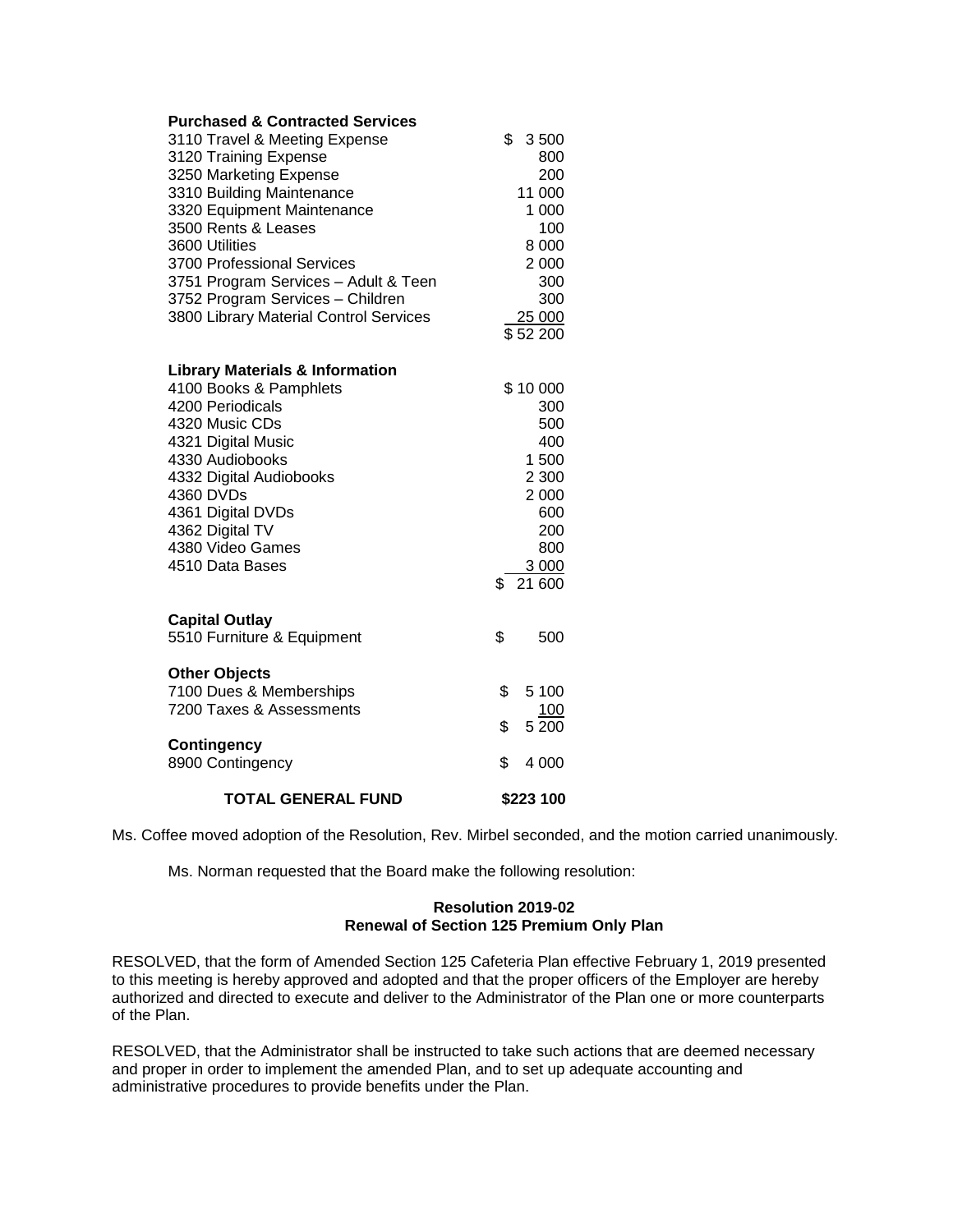RESOLVED, that the proper officers of the Employer shall act as soon as possible to notify the employees of the Employer of the adoption of the amended Plan by delivering to each employee a copy of the summary description of the Plan in the form of the Summary Plan Description presented to this meeting, which form is hereby approved.

Rev. Mirbel so moved, Ms. Nasca seconded, and the motion carried unanimously.

Ms. Norman requested that the Board make the following resolution:

### **Resolution 2019-03**

### **Accepting the Amounts and Rates as Determined by the Budget Commission and Authorizing the Necessary Tax Levies and Certifying Them to the Lake County Auditor**

RESOLVED, by the Board of Trustees of Morley Public Library, Lake County, Ohio, in accordance with the provisions of law has previously adopted a Tax Budget for the next succeeding fiscal year commencing January 1<sup>st</sup>, 2019; and

WHEREAS, the Budget Commission of Lake County, Ohio, has certified its action thereon to this Board together with an estimate by the County Auditor of the rate of each tax necessary to be levied by this Board, and what part thereof is without, and what part within, the ten mill tax limitation; therefore, be it

RESOLVED, by the Board of Trustees of Morley Public Library, Lake County, Ohio, that the amounts and rates, as determined by the Budget Commission in its certification, be and the same are hereby accepted; and be it further

RESOLVED, that there be and is hereby levied on the tax duplicate of said Library the rate of each tax necessary to be levied within and without the ten mill limitation as follows:

> General Fund \$1,170,834.00 Debt Service Fund 900,468.00

#### **TOTAL \$2,071,302.00**

County Auditor's Estimate of Tax Rate to be Levied (outside 10 mill limit) =  $1.70$ General Fund Levy authorized by voters on  $11/04/14$ , not to exceed 5 years = 1.00

And be it further RESOLVED, that the Fiscal Officer of this Board be and is hereby directed to certify a copy of this Resolution to the County Auditor of said County.

Ms. Nasca so moved, Ms. Lipps seconded, and the motion passed unanimously.

Director Martinez reviewed the preliminary year end Circulation Statistics report. She also reported that the State Library of Ohio was planning to assist us with updating the Library's Strategic Plan this spring, and that a space utilization study would be included as part of this Plan.

Director Martinez noted that Catherine Nasca had donated \$50 in memory of Charles Martinez. Ms. Coffee moved that the gift be accepted with gratitude, Ms. Lipps seconded, and the motion carried unanimously.

Mr. Malchesky moved that the Board reappoint Peggy A. Norman as Fiscal Officer for 2019. Mr. Di Iorio seconded and the motion carried unanimously.

Ms. Lipps moved that the Board reappoint Aurora Martinez as Deputy Fiscal Officer for 2019. Ms. Coffee seconded and the motion carried unanimously.